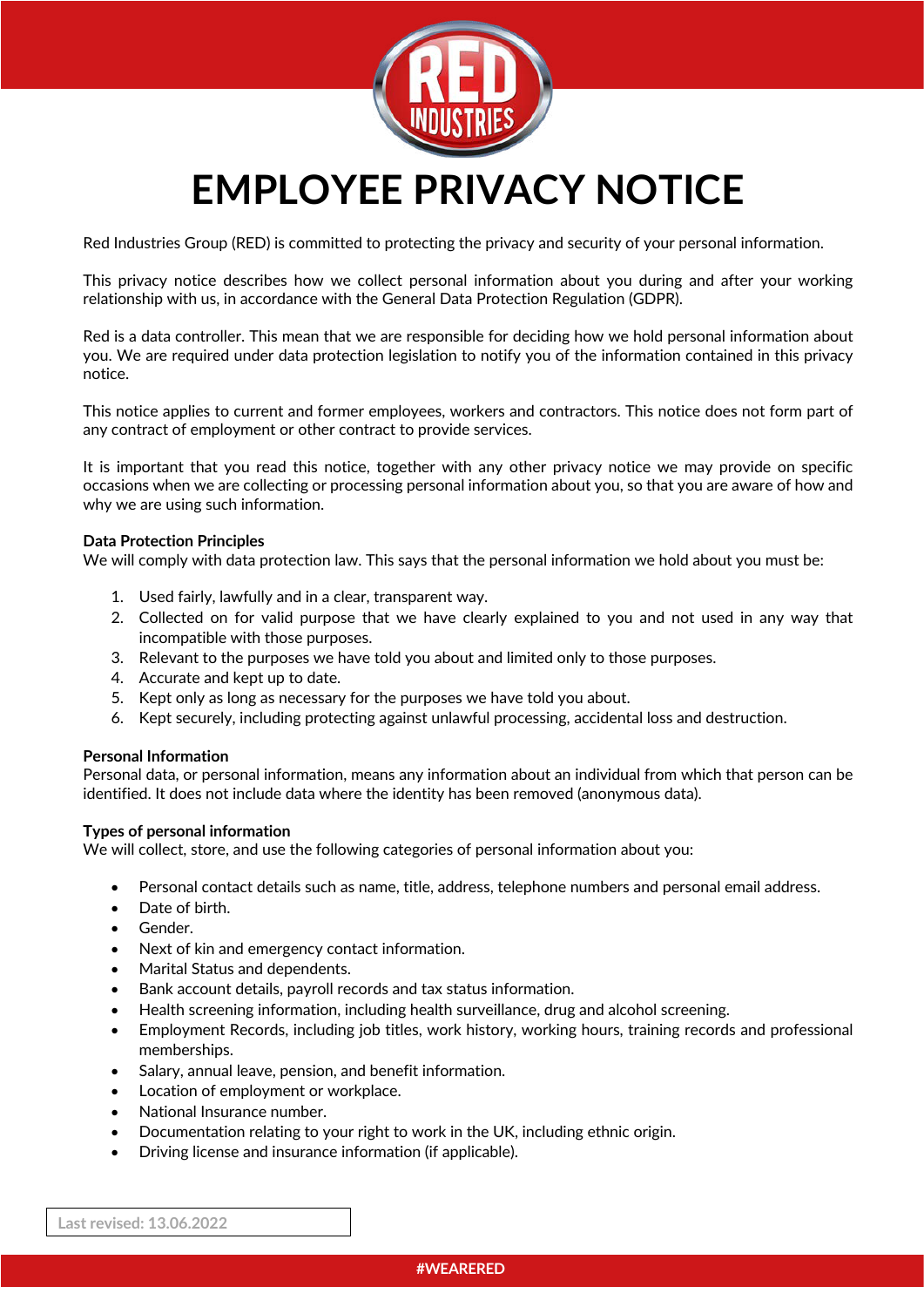

- Recruitment information, including CV, covering letter, references.
- Performance history, including appraisals, one to one meeting notes, files notes of discussions.
- Disciplinary and grievance information.
- Training records.
- Photographs.
- CCTV footage.
- Fingerprint scan for time and attendance system.

There are special categories of more sensitive personal data, which require a higher level of protection. We may also collect, store, and use the following 'special categories' of more sensitive personal information:

- Information about your race or ethnicity, religious beliefs, sexual orientation, and political opinions.
- Trade Union Memberships.
- Information about your health, including any medical condition, health, and sickness records.
- Information about criminal convictions and offences.

## **Collection of personal information**

We collect personal information about employees, workers, and contractors. The initial information is collated through the application and recruitment process, either directly from candidate or sometimes from an employment agency. Further information is collated when new starter forms are completed, and other details maybe collected directly from you such as right to work documentation. We will collect additional personal information in the course of job-related activities throughout the period of you working for us.

We operate CCTV at our sites, which records footage of individuals. Refer to our CCTV Privacy notice for more details on how this data is processed.

In some cases, we will collect data from third parties, such as employment agencies, former employees, credit reference agencies, Child Benefit agencies or other background check agencies and providers.

## **How will we use the personal information?**

We will only use your personal information when the law allows us to. Most commonly, we will use your personal information in the following circumstances:

- 1. Where we need to perform the contract we have entered into with you.
- 2. Where we need to comply with legal obligation.
- 3. Where it is necessary for your legitimate interests (or those of a third party) and your interests and fundamental rights do not override those interests.
- 4. We may also use your personal information in the following situations, which are likely to be rare:
	- a. Where we need to protect your interests (or someone else's interests).
	- b. Where it is needed in the public interest (or for official purposes).

What are the situations in which we will use your personal information?

The personal information we hold on you, primarily allows RED to perform our contract with you (point 1 above). However, RED have indicated the purpose for which we are processing (or will process) your personal information, as well as indicating which categories of data are involved. The situations in which we will process your personal information are listed below:

| Allows us to         | Making a decision about your recruitment or appointment.                                      |
|----------------------|-----------------------------------------------------------------------------------------------|
| perform our          | Determining the terms on which you work for us.<br>$\bullet$                                  |
| $\mid$ contract with | Providing benefits to you such as company car/cash allowance and Life Assurance.<br>$\bullet$ |
| <b>you</b>           | Administering the contract, we have entered into with you.                                    |

**Last revised: 13.06.2022**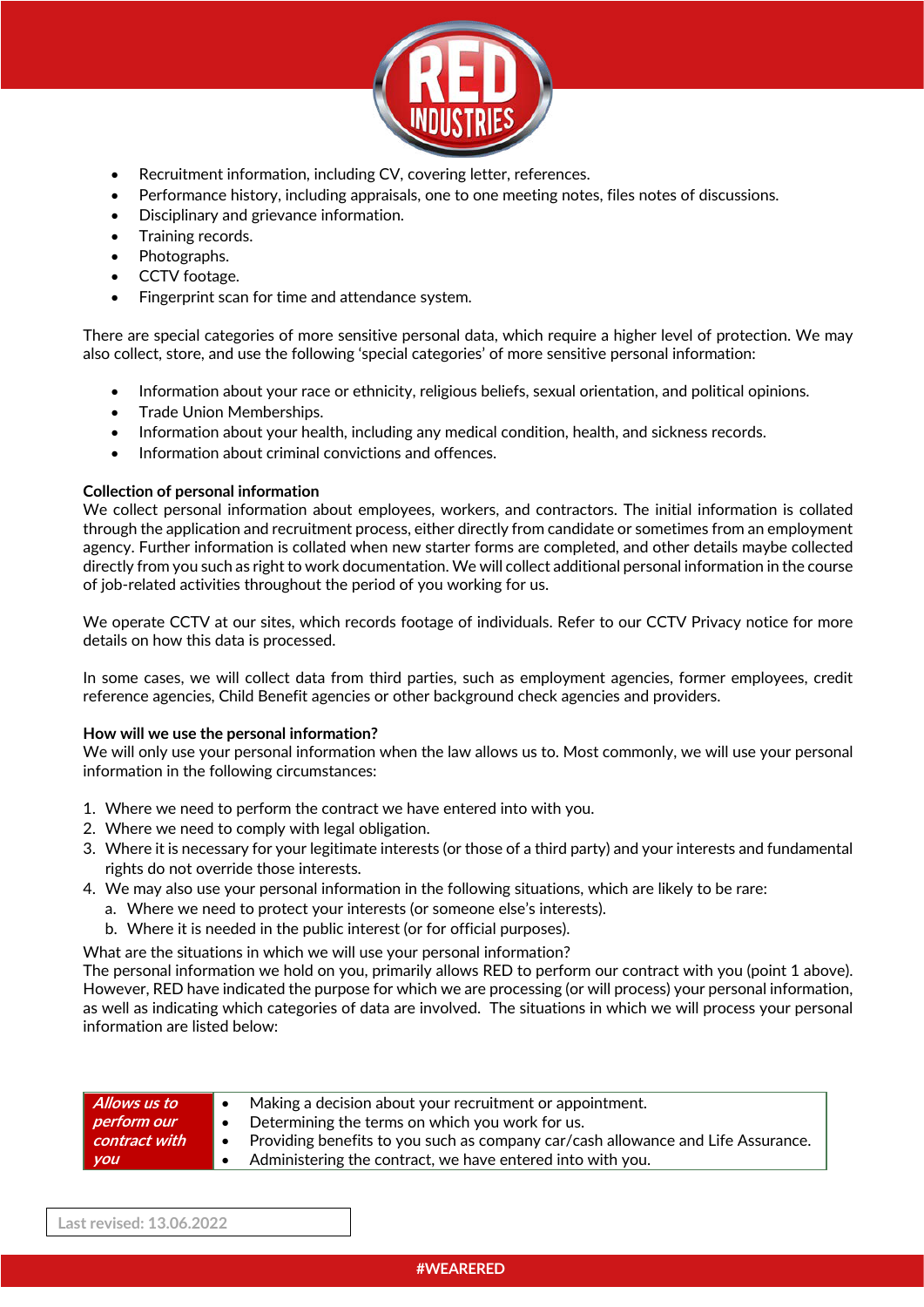

|                                                                                                                                                                                   | Business management and planning, including accounting and auditing.<br>$\bullet$<br>Conducting performance reviews, managing performance and determining<br>$\bullet$<br>performance requirements.<br>Making decisions about salary reviews and compensation.<br>$\bullet$<br>Assessing qualifications for a particular job or task, including decisions about<br>$\bullet$<br>promotions.<br>Gathering evidence for a possible grievance or disciplinary hearings.<br>$\bullet$<br>Making decision about your continued employment or engagement.<br>$\bullet$<br>Making arrangements for the termination of our working relationship.<br>$\bullet$<br>Education, training, and development requirements.<br>$\bullet$<br>Managing sickness absence.<br>$\bullet$<br>Criminal record data, only if it is appropriate for your role.<br>$\bullet$ |
|-----------------------------------------------------------------------------------------------------------------------------------------------------------------------------------|----------------------------------------------------------------------------------------------------------------------------------------------------------------------------------------------------------------------------------------------------------------------------------------------------------------------------------------------------------------------------------------------------------------------------------------------------------------------------------------------------------------------------------------------------------------------------------------------------------------------------------------------------------------------------------------------------------------------------------------------------------------------------------------------------------------------------------------------------|
| <b>Enables us to</b><br>comply with<br>legal obligations                                                                                                                          | Checking you are legally entitled to work in the UK.<br>$\bullet$<br>Paying you and, if you are an employee, deducting tax and National Insurance<br>$\bullet$<br>contributions.<br>Liaising with your pension provider.<br>$\bullet$<br>Dealing with legal disputes involving you, or other employees, workers or<br>$\bullet$<br>contractors, including accidents at work.<br>Ascertaining your fitness to work.<br>$\bullet$<br>Complying with health and safety obligation.<br>$\bullet$<br>To prevent fraud.                                                                                                                                                                                                                                                                                                                                  |
| To pursue<br>legitimate<br>interests of our<br>own or those of<br>third parties<br>provided your<br>interests and<br>fundamental<br>rights do not<br>override those<br>interests. | To monitor your use of our information and communication systems to ensure<br>$\bullet$<br>compliance with our IT policies.<br>To ensure network and information security, including preventing unauthorised<br>$\bullet$<br>access to our computer and electronic communication systems and preventing<br>malicious software distribution.<br>To conduct data analytics to review and better understand employee retention and<br>$\bullet$<br>attrition rates.<br>Equal opportunities monitoring.<br>$\bullet$                                                                                                                                                                                                                                                                                                                                   |

Please note, some of the above grounds for processing will overlap and there may be several grounds, which justify our use of your personal information.

## **If you fail to provide personal information**

If you fail to provide certain information when requested, we may not be able to perform the contract we have entered into with you (such as paying you or providing a benefit), or we may be prevented from complying with our legal obligations (such as to ensure health and safety of our workers).

## **Change of purpose**

We will only use your personal information for the purposes for which we collected it, unless we reasonably consider that we need it for another reason and that reasons are compatible with the original purpose. If we need to use your personal information for an unrelated purpose, we will notify you and we will explain the legal basis, which allows us to do so.

Please note that we may process your personal information without your knowledge or consent, in compliance with the above rules where this is required or permitted by law.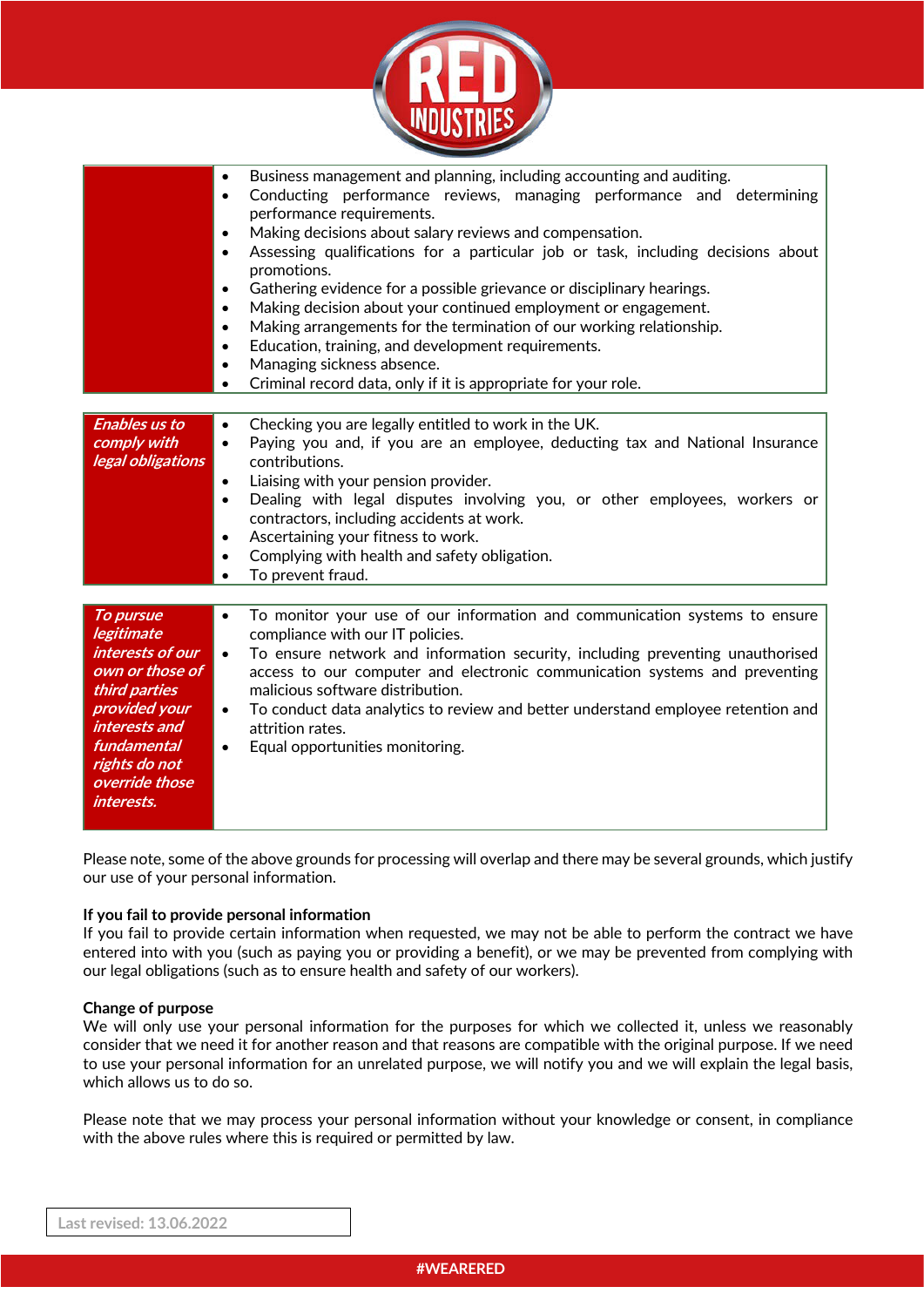

# **Special Categories**

Special categories of particularly sensitive personal information require higher levels of protections.

We need to have further justification for collecting, storing, and using this type of sensitive personal information. We have in place appropriate policy documents and internal processes depending on the type of sensitive information, which we are required to maintain when processing such data.

We may process special categories of personal information in the following circumstances:

- 1. With your explicit written permission.
- 2. Where we need to carry out legal obligations or exercise rights in connection with employment.
- 3. Where it is needed in the public interest.

Less commonly, we may process this type of information where it is needed in relation to legal claims or where it is needed to protect your interests (or someone else's interest) and you are not capable of giving your consent, or where you have already made the information public.

We will use sensitive personal information in the following ways:

- To comply with employment or other laws, if it relates to leaves of absence, which may include sickness absence or family related absence.
- To ensure your health and safety in the workplace, assess your fitness to work, to provide appropriate workplace adjustments to monitor and manage sickness absence and to administer benefits, if the information relates to your physical or mental health, or your disability status.
- To ensure meaningful equal opportunity monitoring and reporting, if the information relates to your race or nationality or ethnic origin, religious, philosophical or moral beliefs, or your sexual life or sexual orientation.
- To comply with employment law obligations in relation to trade union membership, we will use trade union membership information to pay trade union premiums, register the status of a protected employee.

We do not need your consent if we use special categories of your personal information in accordance with our written policy to carry out legal obligations or exercise specific rights in the field of employment law. In limited circumstances, we may approach you for your written consent to allow us to process certain particularly sensitive data. If we do so, we will provide you with full details of the information that we would like and the reason we need it, so that you can carefully consider whether you wish to consent. You should be aware that is it not a condition of your contract with us that you agree to any request for consent from us.

# **Data Sharing**

We may share your data with third parties, including third party services providers and other entities in the group.

Third parties include service providers such as contractors and designed agents and other entities within our group. Third part service providers carry out the following activities:

- **Payroll**
- Time and Attendance platform
- Pension administration
- Benefit administration
- Printing companies for marketing purposes
- Legal / solicitors
- Occupational Health services
- Training platform
- Audit compliance
- Fulfilment of contract with customer/supplier e.g. proof of competence

**Last revised: 13.06.2022**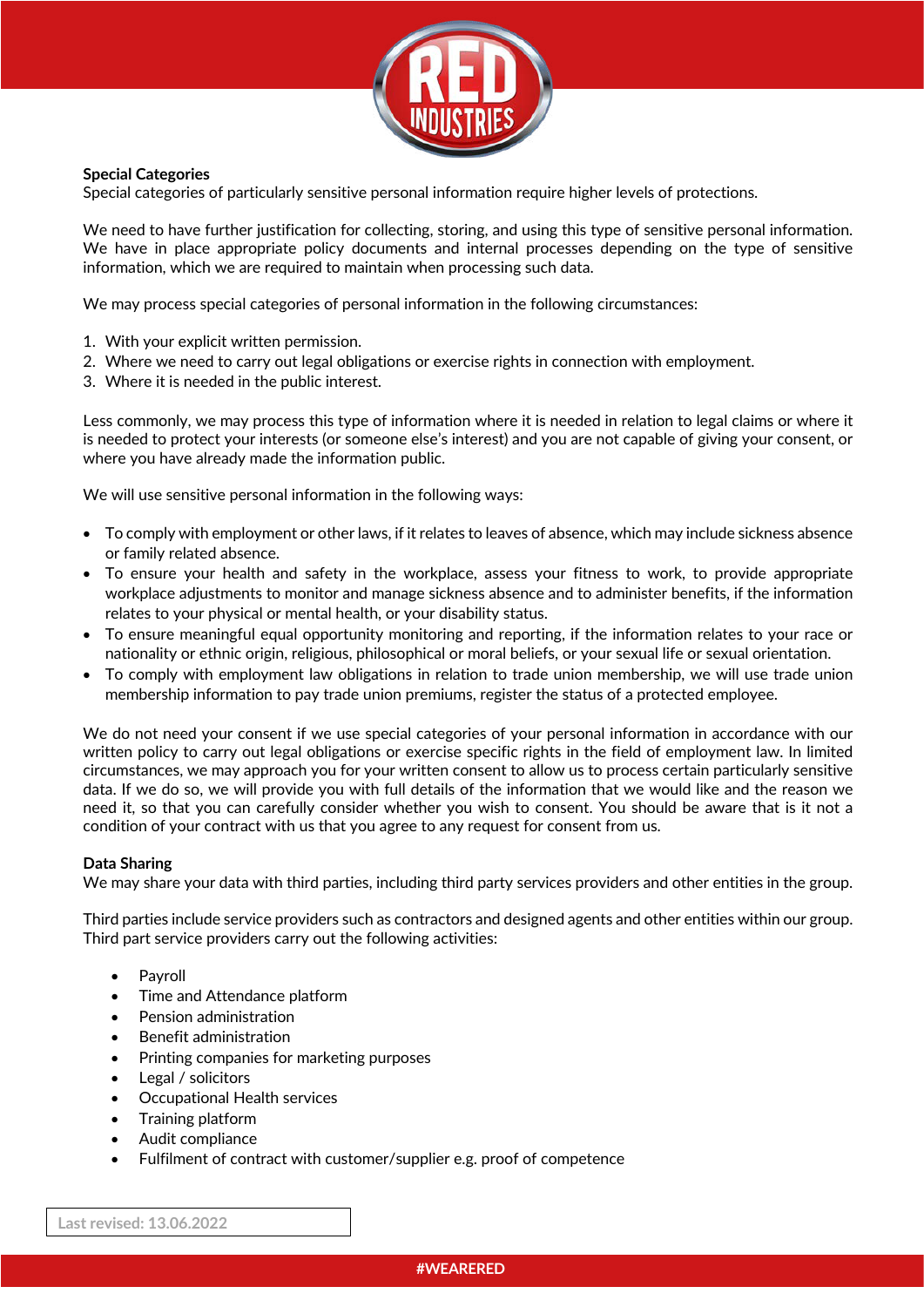

We may share your personal information with other third parties, for example in the context of the possible sale or restructuring of the business. We may also need to share your personal information with a regulator or to comply with the law.

All our third-party service providers and other entities in the group are required to take appropriate security measures to protect your personal information in line with our policies. We do not allow our third-party services providers to use your personal data for their own purposes. We only permit them to process your personal data for specified purposes and in accordance with our instructions.

Your data will be shared with colleagues within RED where it is necessary for them to undertake their duties, such as management duties, business organisation, hosting of data.

We do not share your data with bodies outside the European Economic Area.

# **Data Security**

Other measures are in place to protect the security of your information, which includes preventing your personal information from being accidentally lost, used or accessed in an unauthorised way, altered or disclosed. The measures include, but are not limited to:

- IT Usage Policy.
- Sharing information via secure online portals (3rd parties).
- Password protected documents.
- Training of handling personal information between parties and / or with management.
- Internal and external Audits.
- Secure storing.

Third parties will only process your personal information on our instruction and, where they have agreed to keep it secure and treat it confidentially. We limit access to your personal information to those employees, agents, contractors and other third parties who have a business need to know. They will only process your personal information on our instructions, and they are subject to a duty on confidentiality.

Internal processes are in place to deal with any suspected data security breach. Red will notify you and any applicable regulator of a suspected breach where we are legally required to do so.

## **Data retention**

We will retain your personal information for as long as necessary to fulfil the purposes we collected it for, including for the purposes of satisfying any legal, accounting, or reporting requirement. To determine the appropriate retention period for personal data, we consider the amount, nature and sensitivity of the personal data, the potential risk of harm from unauthorised use or disclosure of your personal data, the purposes which we process your personal data and whether we can achieve those purposes through other means, and the applicable legal requirements.

Once you are no longer an employee, worker or contractor of the company we will retain and securely destroy your personal information in accordance with applicable laws and regulations. The statutory retention periods are detailed in the Personal Data Retention Schedule in Appendices A and B.

## **Right of access, correction, erasure and restriction**

It is important that the personal information we hold about you is accurate and current. Please keep us informed if your personal information changes during your working relationship with us.

Under certain circumstances, by law you have the right to: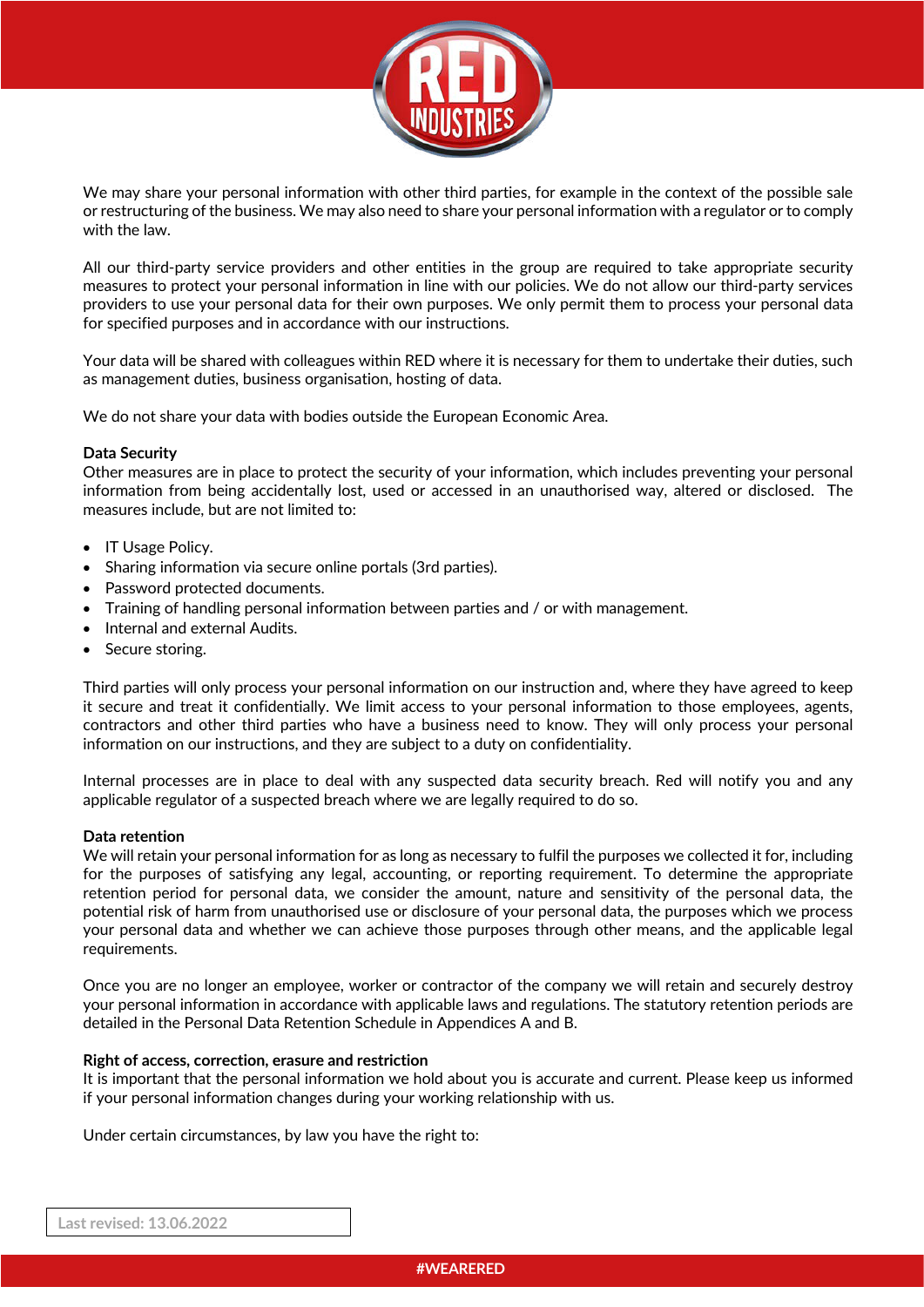

| Request access to your personal<br>information (commonly known as<br>a 'data subject access request'). | This enables you to receive a copy of the personal information we<br>hold about you and to check that we are lawfully processing it.                                                                                                                                                                                               |
|--------------------------------------------------------------------------------------------------------|------------------------------------------------------------------------------------------------------------------------------------------------------------------------------------------------------------------------------------------------------------------------------------------------------------------------------------|
| <b>Request correction of the</b><br>personal information we hold<br>about you.                         | This enables you to have any incomplete or inaccurate information<br>we hold about you corrected.                                                                                                                                                                                                                                  |
| Request erasure of the personal<br>information.                                                        | This enables you to ask us to delete or remove personal information<br>where there is no good reason for us to continuing to process it.<br>You also have the right to ask us to delete or remove your personal<br>information where you have exercised your right to object to<br>processing (see below).                         |
| Object to processing of your<br>personal information                                                   | This is where we are relying on a legitimate interest (or those of a<br>third party) and there is something about your particular situation,<br>which makes you want object to processing on this ground. You<br>also have the right to object where we are processing your personal<br>information for direct marketing purposes. |
| <b>Request the restriction of</b><br>processing of your personal<br>information.                       | This enables you to ask us to suspend the processing of personal<br>information about you, for example if you want us to establish its<br>accuracy or the reason for processing it.                                                                                                                                                |
| <b>Request the transfer of your</b><br>personal information to another<br>party.                       | This enables you to share information with another company or<br>person at your request.                                                                                                                                                                                                                                           |

If you want to review, verify, correct or request erasure of your personal information, object to the processing of your personal data, or request that we transfer a copy of your personal information to another party please contact the HR function in writing.

You will not have to pay a fee to access your personal information (or to exercise any of the other rights.). However, we may charge a reasonable fee if your request for access is clearly unfounded or excessive. Alternatively, we may refuse to comply with the request in such circumstances.

We may need to request specific information from you to help us confirm your identity and ensure your right to access the information (or to exercise any of your other rights). This is another appropriate security measure to ensure personal information is not disclosed to any person who has not right to receive it.

# **Right to withdraw consent**

In the limited circumstances where you may have provided your consent to the collection, processing and transfer of your personal information for a specific purpose, you have the right to withdraw your consent that for that specific processing at any time. To withdraw your consent, please contact the HR function.

Once we have received notification that you have withdrawn your consent, we will no longer process your information for the purpose or purposes you originally agreed to unless we have another legitimate basis for doing so in law.

## **Data Protection Compliance / Office**

The HR function will oversee the compliance of this privacy notice.

You have the right to make a complaint at any time to the Information Commissioners Office, the UK supervisory authority for data protection issues.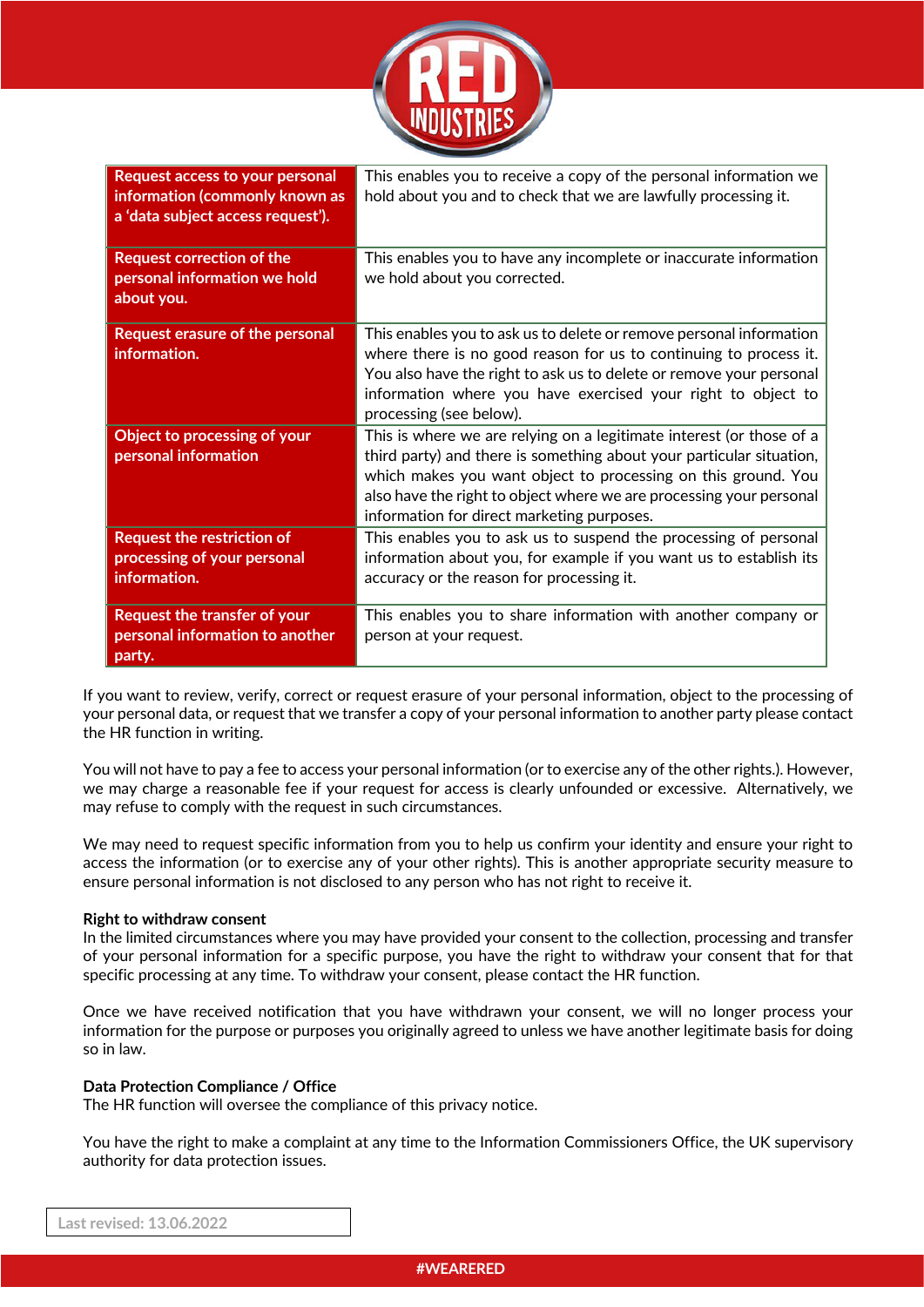

## **Miscellaneous**

This procedure will be periodically reviewed. Any amendment to it will be notified to employees in writing by the organisation's Group HR Manager and such written advice will inform employees as to the date when any amendment comes into effect.

I have read and understand the Employee Privacy Notice.

Print Name

Signature

Date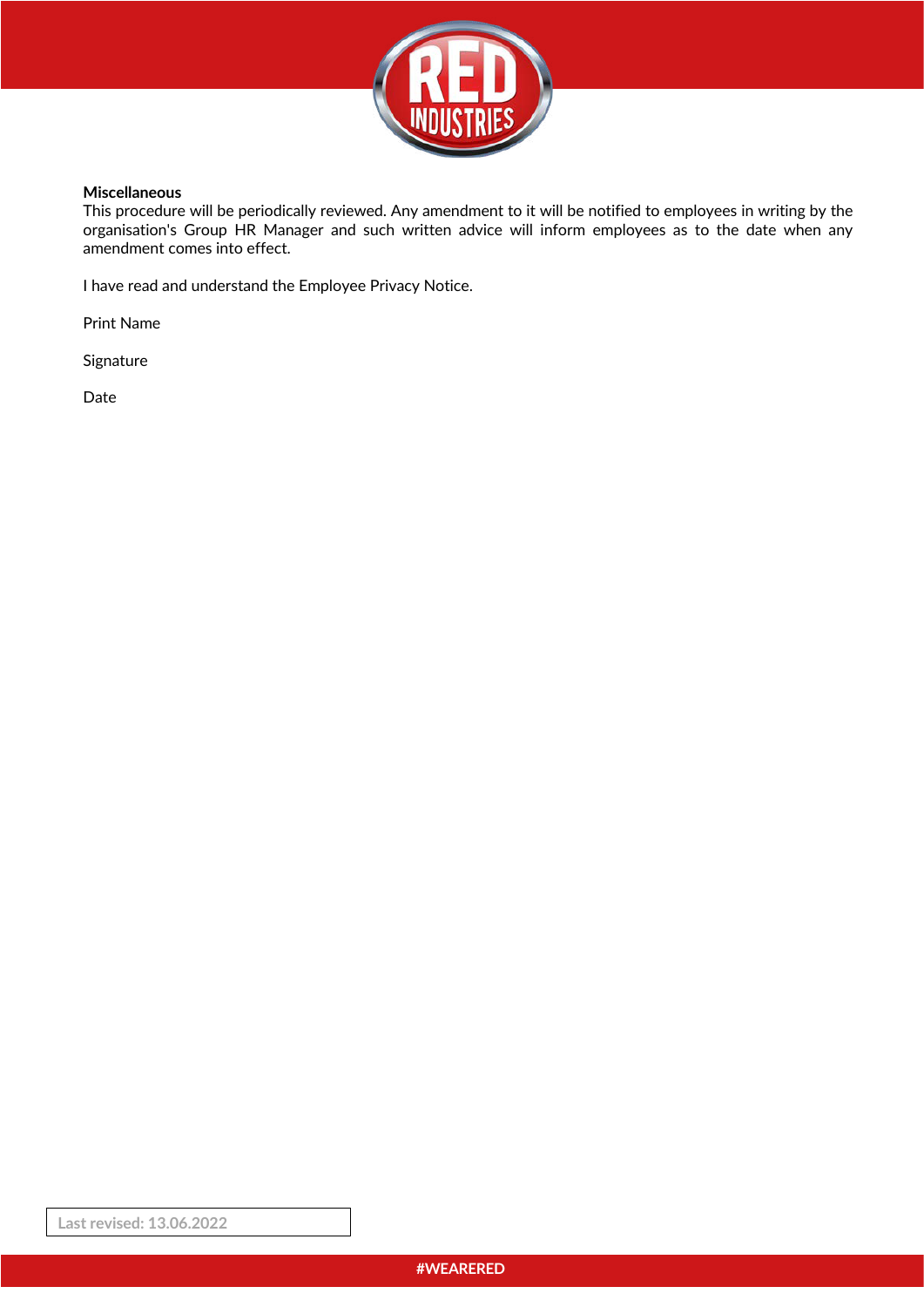

## Appendix A – Personal Data Retention Schedule

This schedule details the statutory retention periods the Company must adhere to. At the end of the retention period, or the life of a particular record, it should be reviewed and deleted, unless there is some special reason for keeping it and full authorisation from a Director to do so. Where records need to be kept for longer, consider whether they can be anonymised/ personal data removed.

| <b>Record</b>                                                              | <b>Schedule last</b><br>updated | <b>Statutory Minimum Retention period</b>                                                                                                   | Person responsible for destruction                                                                 |
|----------------------------------------------------------------------------|---------------------------------|---------------------------------------------------------------------------------------------------------------------------------------------|----------------------------------------------------------------------------------------------------|
| Accident books, accident records,<br>accident reports                      | 27.05.2022                      | Three years from the date of the last entry (or, if<br>the accident involves a child/young adult, then<br>until that person reaches age 21) | Sneyd, Brownhills, Walleys: Site Manager<br>Wednesbury: Operations Manager<br>HQ: HR Administrator |
| <b>Accounting Records</b>                                                  | 27.05.2022                      | 3 years for private companies                                                                                                               | <b>Group Finance Controller</b>                                                                    |
| <b>COVID Job Retention Scheme</b>                                          | 27.05.2022                      | 6 years for furlough records                                                                                                                | <b>Group Finance Controller</b>                                                                    |
| First Aid Training                                                         | 27.05.2022                      | 6 years after employment                                                                                                                    | <b>HR Administrators</b>                                                                           |
| <b>Fire Marshall Training</b>                                              | 27.05.2022                      | 6 years after employment                                                                                                                    | <b>HR Administrators</b>                                                                           |
| Health and Safety representatives and<br>employees" training               | 27.05.2022                      | 5 years after employment                                                                                                                    | <b>HR Administrators</b>                                                                           |
| Income Tax, NI returns, income tax<br>records and correspondence with HMRC | 27.05.2022                      | Not less than 3 years after the end of the financial<br>year to which they relate.                                                          | <b>Group Finance Controller</b>                                                                    |
| National Minimum wage records                                              | 27.05.2022                      | 3 years after the end of the pay reference period<br>following the one that the records cover                                               | <b>Group Finance Controller</b>                                                                    |
| Payroll wage/salary records                                                | 27.05.2022                      | 6 years from the end of the tax year to which they<br>relate.                                                                               | Group Finance Controller & HR<br>Administrators                                                    |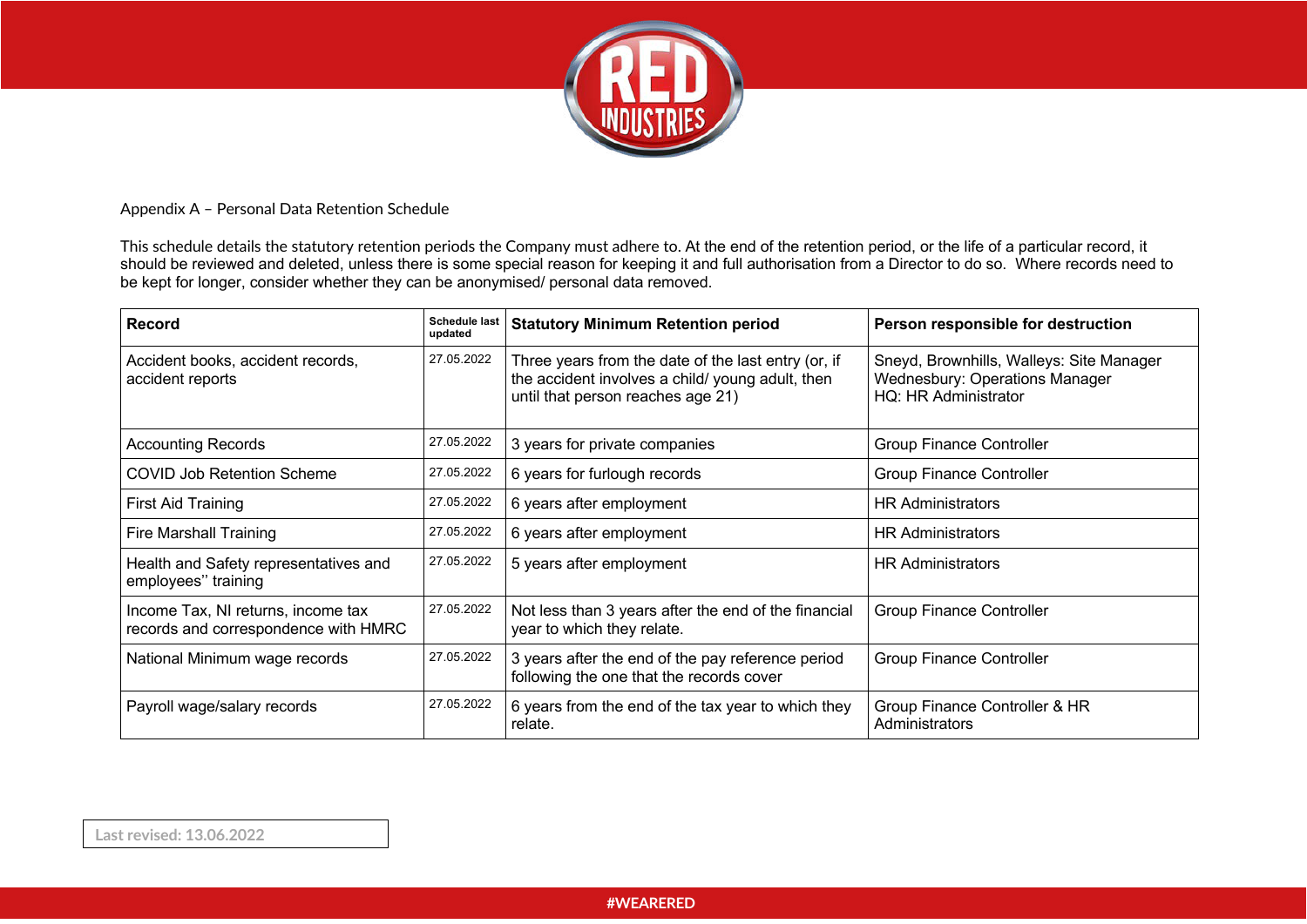

| <b>Record</b>                                                                                                                                                          | <b>Schedule last</b><br>updated | <b>Statutory Minimum Retention period</b>                                                                                                 | Person responsible for destruction              |
|------------------------------------------------------------------------------------------------------------------------------------------------------------------------|---------------------------------|-------------------------------------------------------------------------------------------------------------------------------------------|-------------------------------------------------|
| Records relating to children and young<br>adults                                                                                                                       | 27.05.2022                      | Until the child/young adult reaches age 21.                                                                                               | <b>HR Administrators</b>                        |
| Statutory Maternity Pay records,<br>calculations, certificates (Mat B1s) or<br>other medical evidence (also shared<br>parental, paternity and adoption pay<br>records) | 27.05.2022                      | 3 years after the end of the tax year in which the<br>maternity period ends.                                                              | Group Finance Controller & HR<br>Administrators |
| <b>Subject Access Request</b>                                                                                                                                          | 27.05.2022                      | year following completion of the request.                                                                                                 | <b>HR Administrators</b>                        |
| Whistleblowing documents                                                                                                                                               | 27.05.2022                      | 6 months following the outcome (if a substantiated<br>investigation). If unsubstantiated, personal data<br>should be removed immediately. | <b>HR Administrators</b>                        |
| Working time records including overtime,<br>annual holiday, jury service, time off for<br>dependents, etc                                                              | 27.05.2022                      | Two years from date on which they were made.                                                                                              | <b>HR Administrators</b>                        |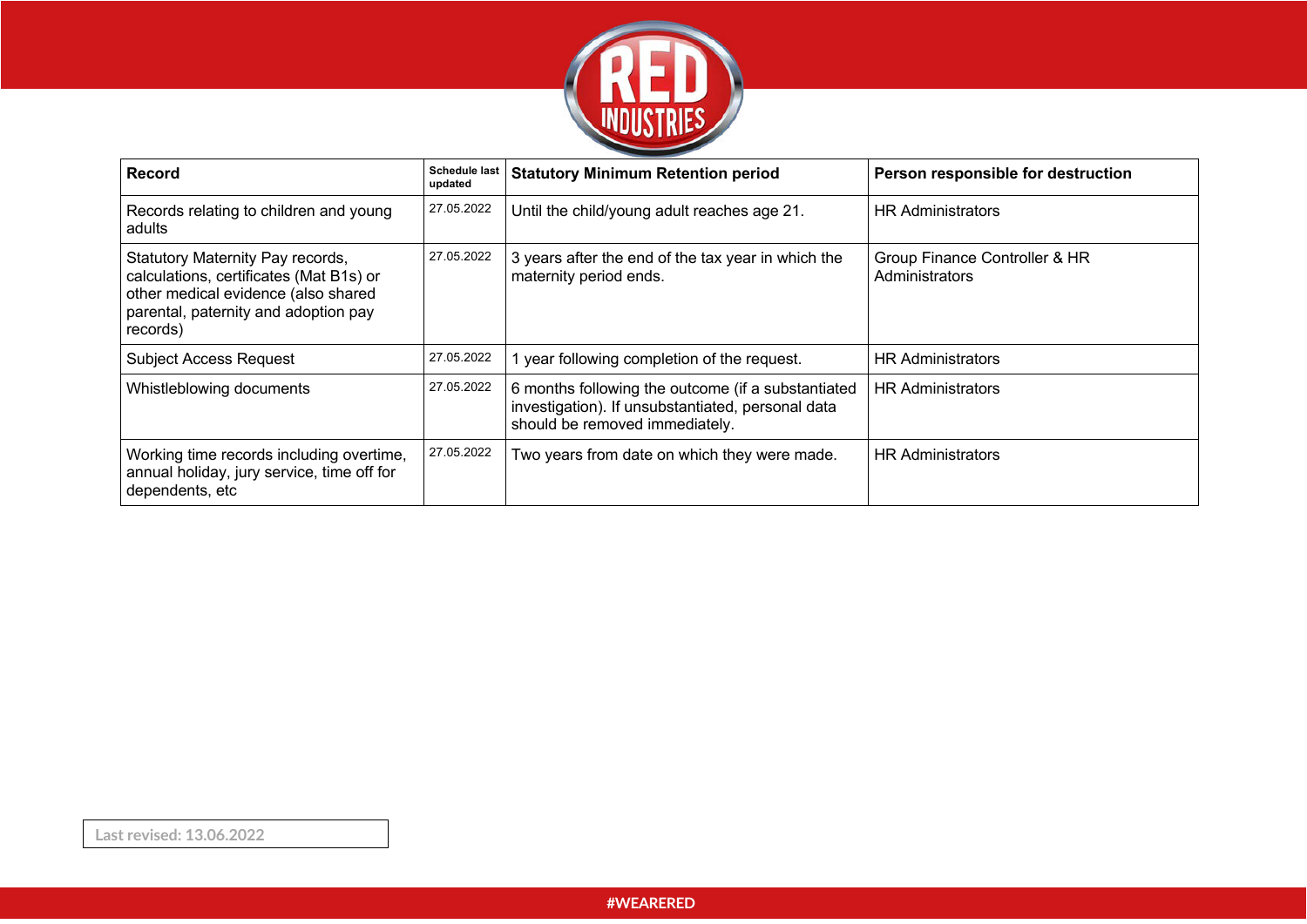

Appendix B – Other Personal Data (Suppliers, visitors, marketing etc.)

This schedule details the statutory retention periods the Company must adhere to. At the end of the retention period, or the life of a particular record, it should be reviewed and deleted, unless there is some special reason for keeping it and full authorisation from a Director to do so. Where records need to be kept for longer, consider whether they can be anonymised/ personal data removed.

| <b>Record</b>                                                                                    | <b>Schedule last</b><br>updated | <b>Statutory Minimum Retention period</b>                                                                                                                                                                                                                                                          | Person responsible for destruction         |
|--------------------------------------------------------------------------------------------------|---------------------------------|----------------------------------------------------------------------------------------------------------------------------------------------------------------------------------------------------------------------------------------------------------------------------------------------------|--------------------------------------------|
| <b>Booking Forms</b>                                                                             | 27.05.2022                      | Six years from end of last company financial year<br>they relate to (or longer if they show a transaction<br>that covers more than one of the company's<br>accounting periods or the company has bought<br>something that it expects to last more than six<br>years, like equipment or machinery). | <b>Group Sales Director</b>                |
| Complaints correspondence (relating to<br>waste site)                                            | 27.05.2022                      | Until waste permit is surrendered/ revoked                                                                                                                                                                                                                                                         | 7                                          |
| <b>Consignment Notes</b>                                                                         | 27.05.2022                      | Until waste permit is surrendered/ revoked (then<br>they must be sent to the EA).                                                                                                                                                                                                                  | <b>Group Technical Operations Director</b> |
| <b>Customer/ Supplier Contracts</b>                                                              | 27.05.2022                      | Six years from end of last company financial year<br>they relate to (or longer if they show a transaction<br>that covers more than one of the company's<br>accounting periods or the company has bought<br>something that it expects to last more than six<br>years, like equipment or machinery)  | <b>Group Financial Director</b>            |
| Customer/ Supplier Individual's Contact<br>Information otherwise held (contact lists<br>$etc.$ ) | 27.05.2022                      | Once on SAP - To be updated as and when<br>required (if person leaves company/ changes role)<br>Other lists should subsequently be removed once<br>on SAP, as should no longer be necessary.                                                                                                       | Individual Departmental Managers           |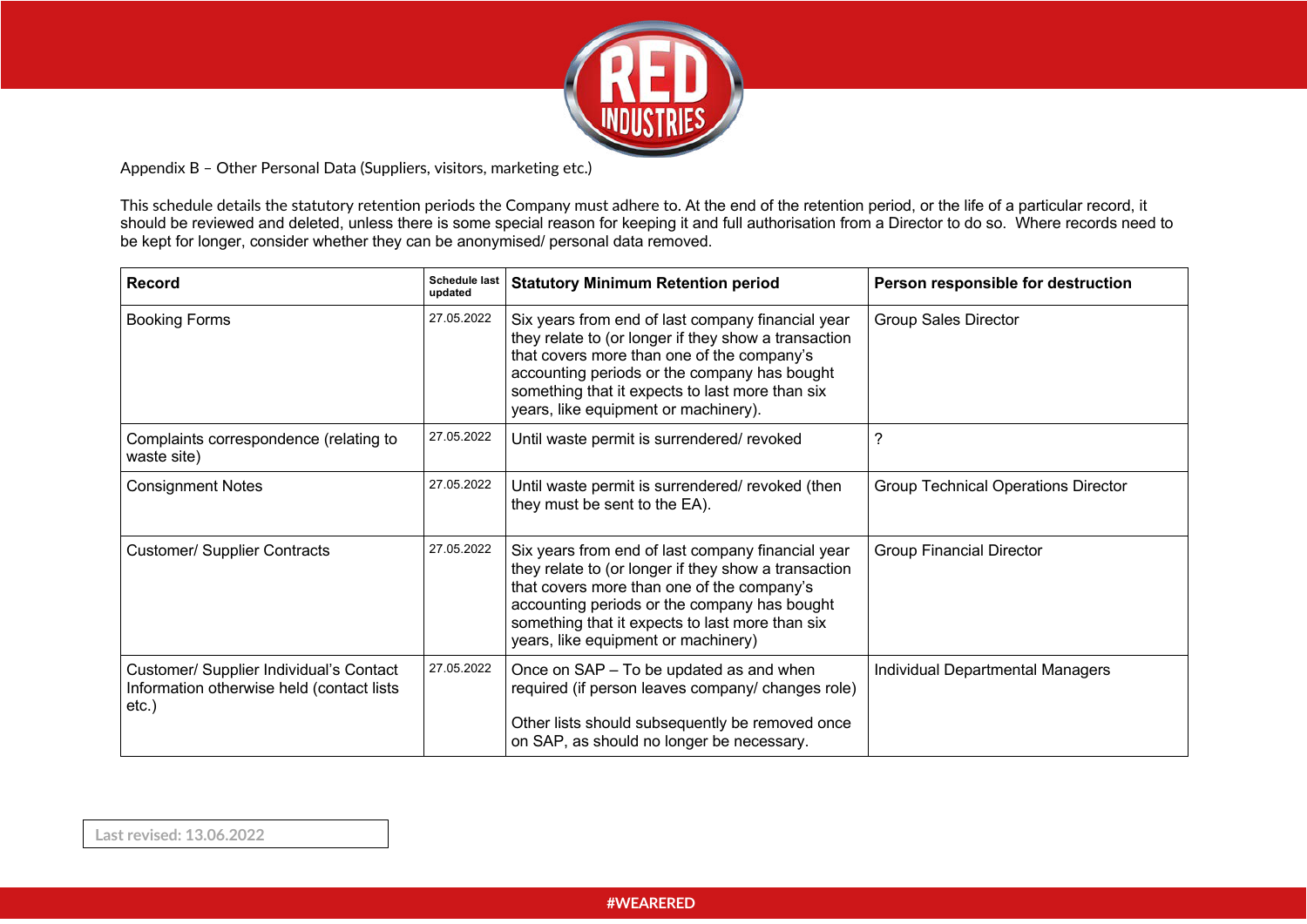

| <b>Record</b>                                            | <b>Schedule last</b><br>updated | <b>Statutory Minimum Retention period</b>                                                                                                                                                                                                                                                         | Person responsible for destruction |
|----------------------------------------------------------|---------------------------------|---------------------------------------------------------------------------------------------------------------------------------------------------------------------------------------------------------------------------------------------------------------------------------------------------|------------------------------------|
|                                                          |                                 | When lists are downloaded for manipulation/ mail<br>shots - kept for maximum 12 months before being<br>deleted (new lists can be generated from the<br>system).                                                                                                                                   |                                    |
| <b>Credit Account Application/ Credit Safe</b><br>Report | 27.05.2022                      | Six years from end of last company financial year<br>they relate to (or longer if they show a transaction<br>that covers more than one of the company's<br>accounting periods or the company has bought<br>something that it expects to last more than six<br>years, like equipment or machinery  | <b>Group Financial Director</b>    |
| <b>Customer Satisfaction Survey</b>                      | 27.05.2022                      | 12 months after survey completed. Data retained<br>after this to be anonymised for future analysis.                                                                                                                                                                                               | <b>Group Marketing Manager</b>     |
| Databases of contacts (prospects)                        | 27.05.2022                      | 12 months if no contact/ interest from individual<br>after initial contact.                                                                                                                                                                                                                       | <b>Group Marketing Manager</b>     |
| Delivery Notes (customers)                               | 27.05.2022                      | Six years from end of last company financial year<br>they relate to (or longer if they show a transaction<br>that covers more than one of the company's<br>accounting periods or the company has bought<br>something that it expects to last more than six<br>years, like equipment or machinery) | <b>Group Sales Director</b>        |
| <b>Invoices/ Credit Notes</b>                            | 27.05.2022                      | Six years from end of last company financial year<br>they relate to (or longer if they show a transaction<br>that covers more than one of the company's<br>accounting periods or the company has bought<br>something that it expects to last more than six<br>years, like equipment or machinery  | <b>Finance Team</b>                |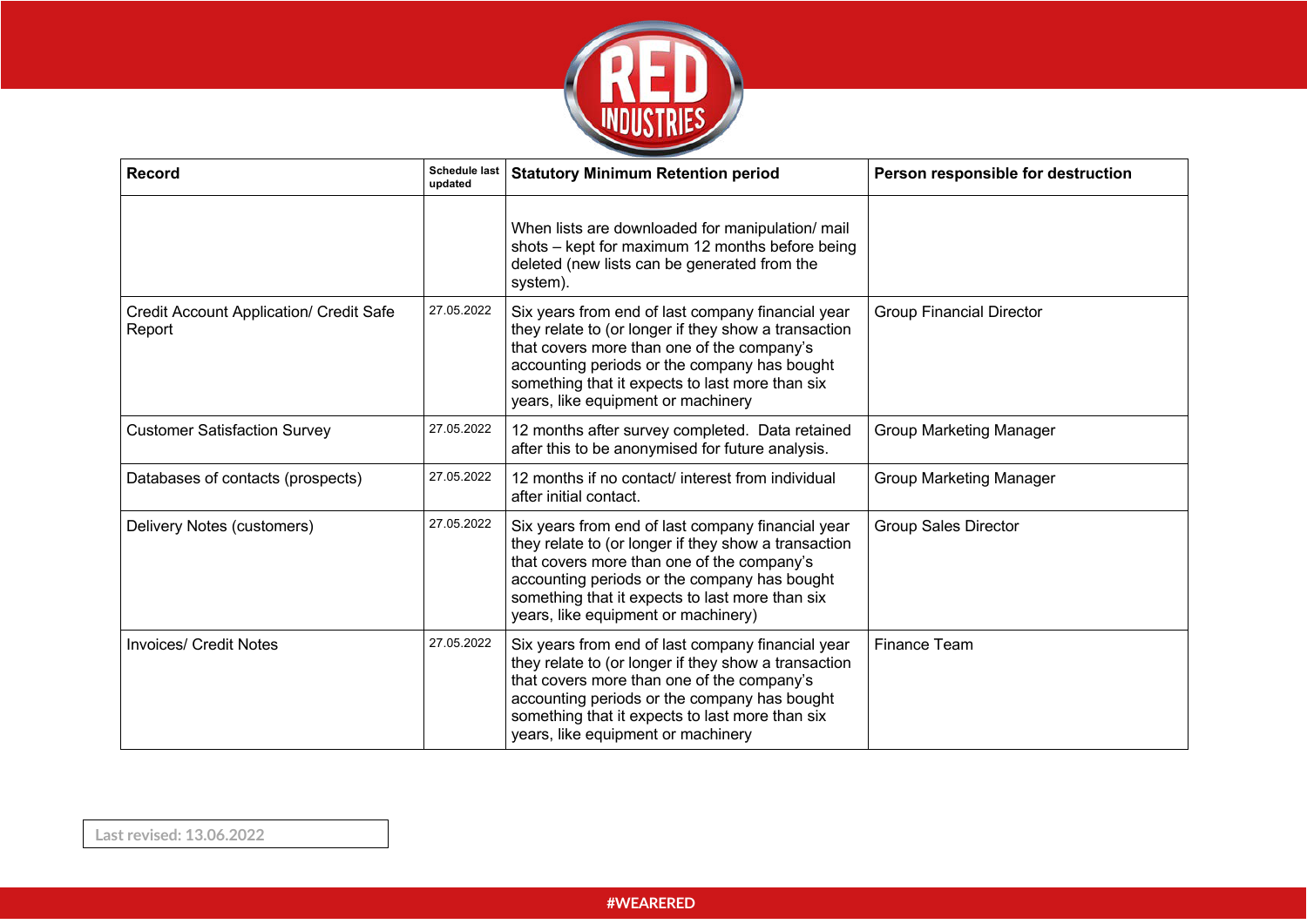

| <b>Record</b>                                            | <b>Schedule last</b><br>updated | <b>Statutory Minimum Retention period</b>                                                                                                                                                                                                                                                         | Person responsible for destruction         |
|----------------------------------------------------------|---------------------------------|---------------------------------------------------------------------------------------------------------------------------------------------------------------------------------------------------------------------------------------------------------------------------------------------------|--------------------------------------------|
| Landfill Communities Fund Applications<br>(Successful)   | 27.05.2022                      | Six years from date of last record.                                                                                                                                                                                                                                                               | Head of Executive Support Services         |
| Landfill Communities Fund Applications<br>(Unsuccessful) | 27.05.2022                      | Two years from application decision.                                                                                                                                                                                                                                                              | Head of Executive Support Services         |
| Orders (Customer)                                        | 27.05.2022                      | Six years from end of last company financial year<br>they relate to (or longer if they show a transaction<br>that covers more than one of the company's<br>accounting periods or the company has bought<br>something that it expects to last more than six<br>years, like equipment or machinery) | <b>Group Financial Director</b>            |
| Purchase Orders (Suppliers)                              | 27.05.2022                      | Six years from end of last company financial year<br>they relate to (or longer if they show a transaction<br>that covers more than one of the company's<br>accounting periods or the company has bought<br>something that it expects to last more than six<br>years, like equipment or machinery) | <b>Group Financial Director</b>            |
| Quotations                                               | 27.05.2022                      | Unsuccessful: Two full years after rejection<br>Successful: Six full years plus current year                                                                                                                                                                                                      | <b>Group Sales Director</b>                |
| Waste Carriers Licence (Suppliers/<br>Customers)         | 27.05.2022                      | Until superseded or expires                                                                                                                                                                                                                                                                       | <b>Transport Manager</b>                   |
| <b>Waste Transfer Notes</b>                              | 27.05.2022                      | Until waste permit is surrendered/revoked.                                                                                                                                                                                                                                                        | <b>Group Technical Operations Director</b> |